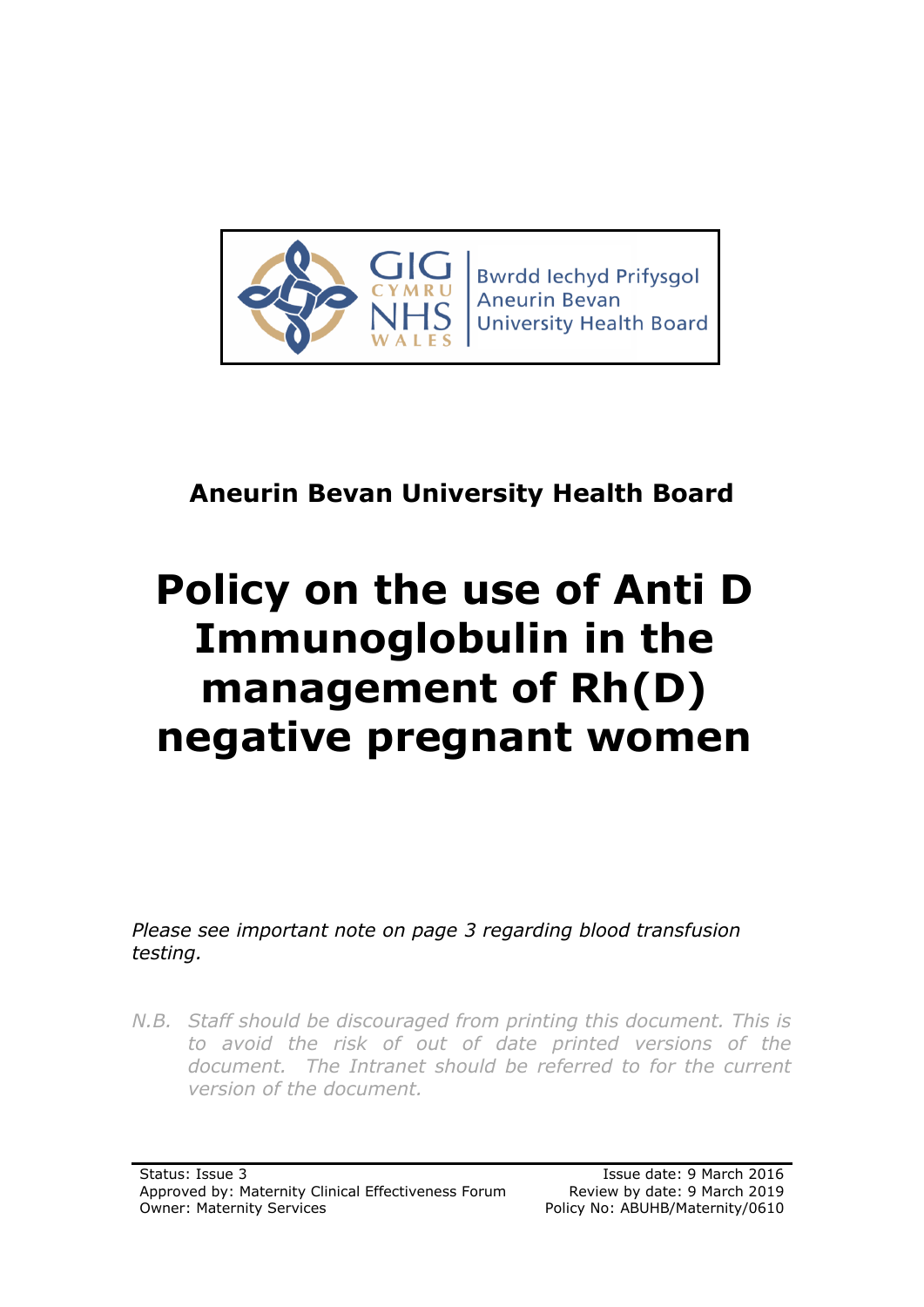#### **Contents:**

| $\mathbf{1}$ | <b>Executive Summary:</b>                  |                                                      |                                                  |    |  |
|--------------|--------------------------------------------|------------------------------------------------------|--------------------------------------------------|----|--|
|              | 1.1                                        | Important note re: effect on compatibility testing   |                                                  | 3  |  |
|              | 1.2                                        |                                                      | Scope of Policy                                  | 4  |  |
|              | 1.3                                        |                                                      | <b>Essential Implementation Criteria</b>         | 4  |  |
| 2.           | Aims:                                      |                                                      |                                                  |    |  |
| 3.           |                                            | <b>Responsibilities</b>                              |                                                  |    |  |
| 4.           | The administration of prophylactic anti-D: |                                                      |                                                  |    |  |
|              | А.                                         | <b>General Principles</b>                            |                                                  | 6  |  |
|              | В.                                         | <b>Routine Ante-natal Anti-D Prophylaxis (RAADP)</b> |                                                  |    |  |
|              | C.                                         |                                                      | Non-routine Ante-natal Anti-D Prophylaxis (AADP) |    |  |
|              |                                            | C1                                                   | Before $12^{+0}$ weeks gestation                 | 11 |  |
|              |                                            | C <sub>2</sub>                                       | Between 12 and 20 weeks gestation                | 12 |  |
|              |                                            | C <sub>3</sub>                                       | 20 weeks gestation to delivery                   | 13 |  |
|              |                                            | D.                                                   | Post-delivery prophylaxis                        | 13 |  |
| 5.           |                                            | <b>Training:</b>                                     |                                                  |    |  |
| 6.           |                                            | <b>References:</b>                                   |                                                  |    |  |
| 7.           | <b>Appendices:</b>                         |                                                      |                                                  | 19 |  |
|              |                                            | А.                                                   | <b>Links</b>                                     | 19 |  |
|              |                                            | В.                                                   | <b>Consent Form</b>                              | 20 |  |
|              |                                            | C.                                                   | <b>RAADP Flow-Chart</b>                          | 21 |  |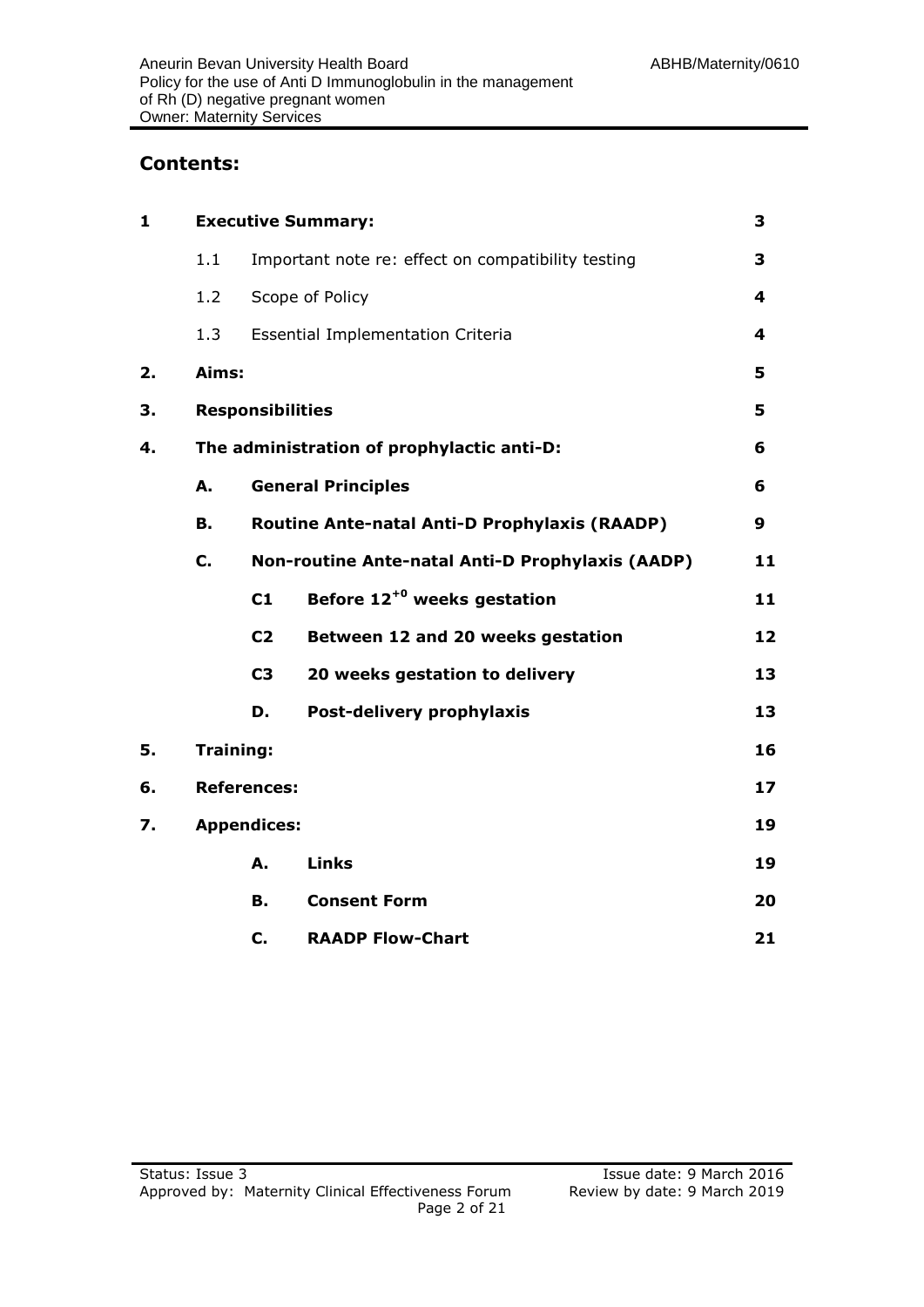#### **1. Executive Summary**

All Rh (D) Negative women who carry a Rh(D) antigen positive fetus are at risk of being sensitised to produce immune anti-D following a feto-maternal haemorrhage (FMH). Rh Haemolytic disease of the fetus and newborn (Rh-HDFN) occurs when the maternal immune anti-D crosses the placenta resulting in haemolysis of the fetal red cells with subsequent anaemia and kernicterus. **<sup>1</sup>**

Antenatal and Post-partum immune-prophylaxis using anti- D immunoglobulin (anti-D Ig) began in the UK in 1969.The programme has been an astounding success: deaths attributed to Rh-HDFN fell from 46/100 000 births before 1969 to 1.6/100 000 in 1990. (AADP) **<sup>2</sup>**

In 2008 the National Institute for Clinical Excellence (NICE) produced guidance on the use of Routine Antenatal Anti-D Prophylaxis (RAADP) for Rh(D) negative women. NICE recommended that RAADP should be a treatment option for all pregnant women who are Rh(D) negative and who are not known to be sensitised to the Rh(D) antigen.**<sup>3</sup>**

#### **1.1 Important note regarding effect of prophylactic anti-D on compatibility testing:**

The administration of prophylactic anti-D will result in a positive antibody screen test for as long as the injected anti-D remains detectable in the sample (possibly 6 months or more).  $2$ 

There is no method to distinguish between prophylactic and immune anti-D. As current guidelines recommend that all patients with positive antibody screens must be excluded from the 'Electronic Issue' method of providing compatible red cells such patients must be serologically cross-matched to ensure compatible blood is provided. <sup>4</sup>

In clinical terms this means it will take longer for compatible blood to be made available. It will take at least 45 minutes to fully crossmatch a patient who still has detectable prophylactic anti-D in her circulation.

In an emergency situation O Rh(D) negative red cells may be issued - on the responsibility of the requesting clinician, until group specific and antibody compatible blood can be provided.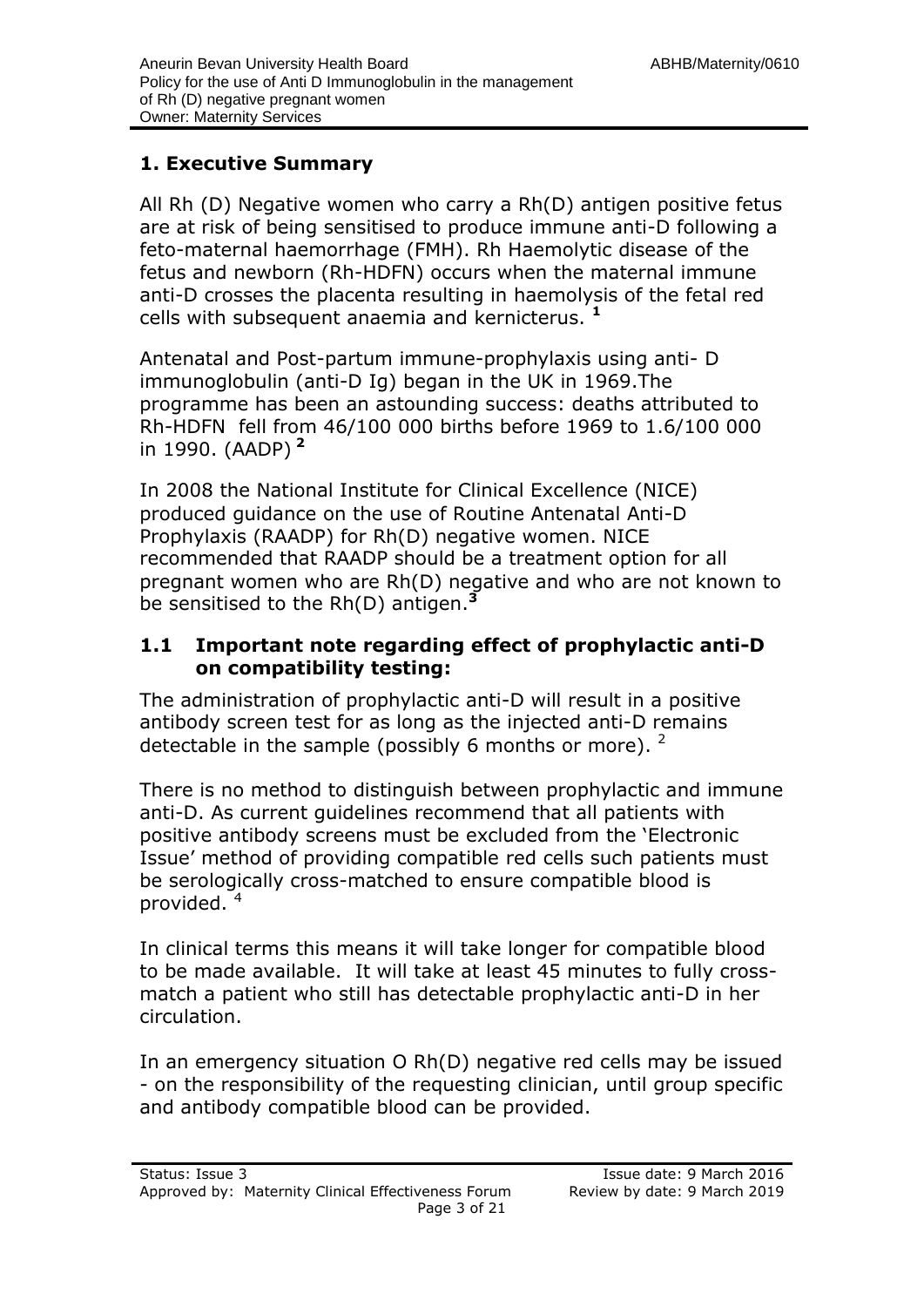#### **1.2 Scope of policy**

The scope of this policy applies to **all non-sensitised Rh(D) negative** women who are pregnant.

If it is found that a woman has been sensitised to the Rh(D) antigen then this policy does not apply and guidance must be sought from a consultant obstetrician.

#### **1.3 Essential Implementation Criteria**

- $\nabla$  Identification of Rh(D) negative women at booking
- $\nabla$  Appropriate management of sensitising events in the antenatal period.
- $\nabla$  Administration of RAADP at 28 weeks to all nonsensitised Rh(D) negative women who are pregnant.
- $\nabla$  Appropriate post partum prophylaxis if the woman has a Rh(D) positive baby.

The following documents have been used to inform this Policy.

#### **The use of Anti-D Immunoglobulin for Rhesus D Prophylaxis**:

Green-Top Guideline No 22: Royal College of Obstetricians and Gynaecologists.

**Routine ante-natal anti-D prophylaxis for women who are rhesus D negative**: National Institute for Health and Clinical Excellence.

#### **Guidelines for the use of prophylactic anti-D**

**immunoglobulin**: Working party of the British Committee for Standards in Haematology.

See page 16 for full list of references.

This policy has undergone an equality impact assessment screening process using the toolkit designed by the NHS Centre for Equality & Human Rights. Details of the screening process for this policy are available

from the policy department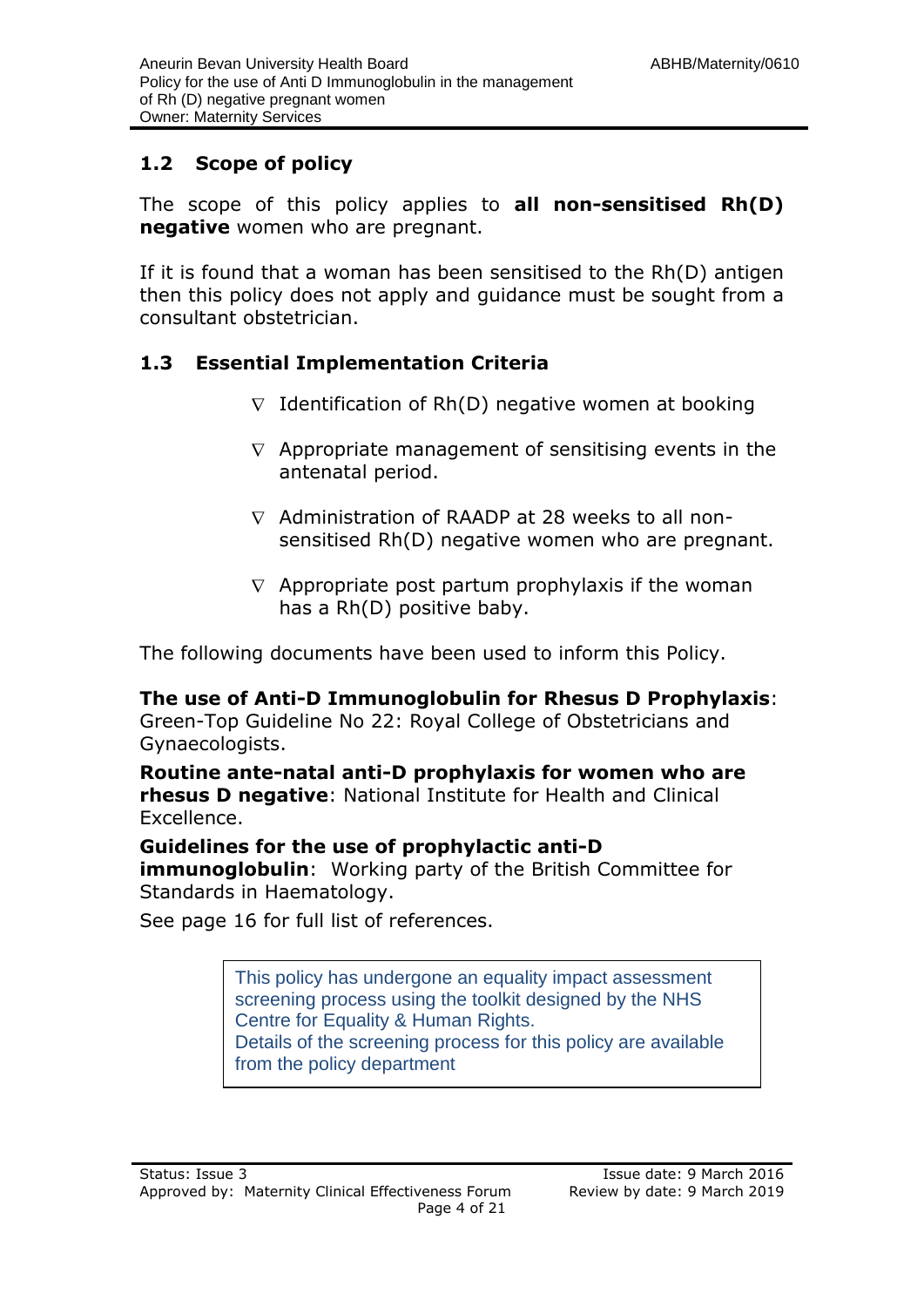### **2. Aims:**

The aim of this policy is to provide clear direction to midwives, nurses and doctors in the management of Rh(D) negative women. This will ensure:

- $\nabla$  That all Rh(D) negative pregnant women receive information and advice on RAADP and therefore will be able to make an informed choice about its administration.
- $\nabla$  That the risk of an immune response to potential sensitising events to the Rh(D) antigen during the antenatal and post- partum period is reduced.
- $\nabla$  That there is appropriate requisition, storage, administration and audit control of anti-D immunoglobulin. **<sup>9</sup>**

#### **3 Responsibilities:**

All staff have a responsibility to practice safe transfusion in their specific roles and to be aware of possible errors made earlier in the chain. All errors and incidents must be reported to the appropriate internal and external agencies.

Correct patient identification, accurate documentation and clear communication are fundamental to the safe implementation of this policy. **<sup>5</sup>**

#### **Ante-natal / Obstetric Staff:**

Clinical management Informed consent (See Appendix B) Appropriate requesting of prophylactic anti-D Safe product handling Appropriate administration of prophylactic anti-D Traceability of the product Return of unused products Reporting of errors and incidents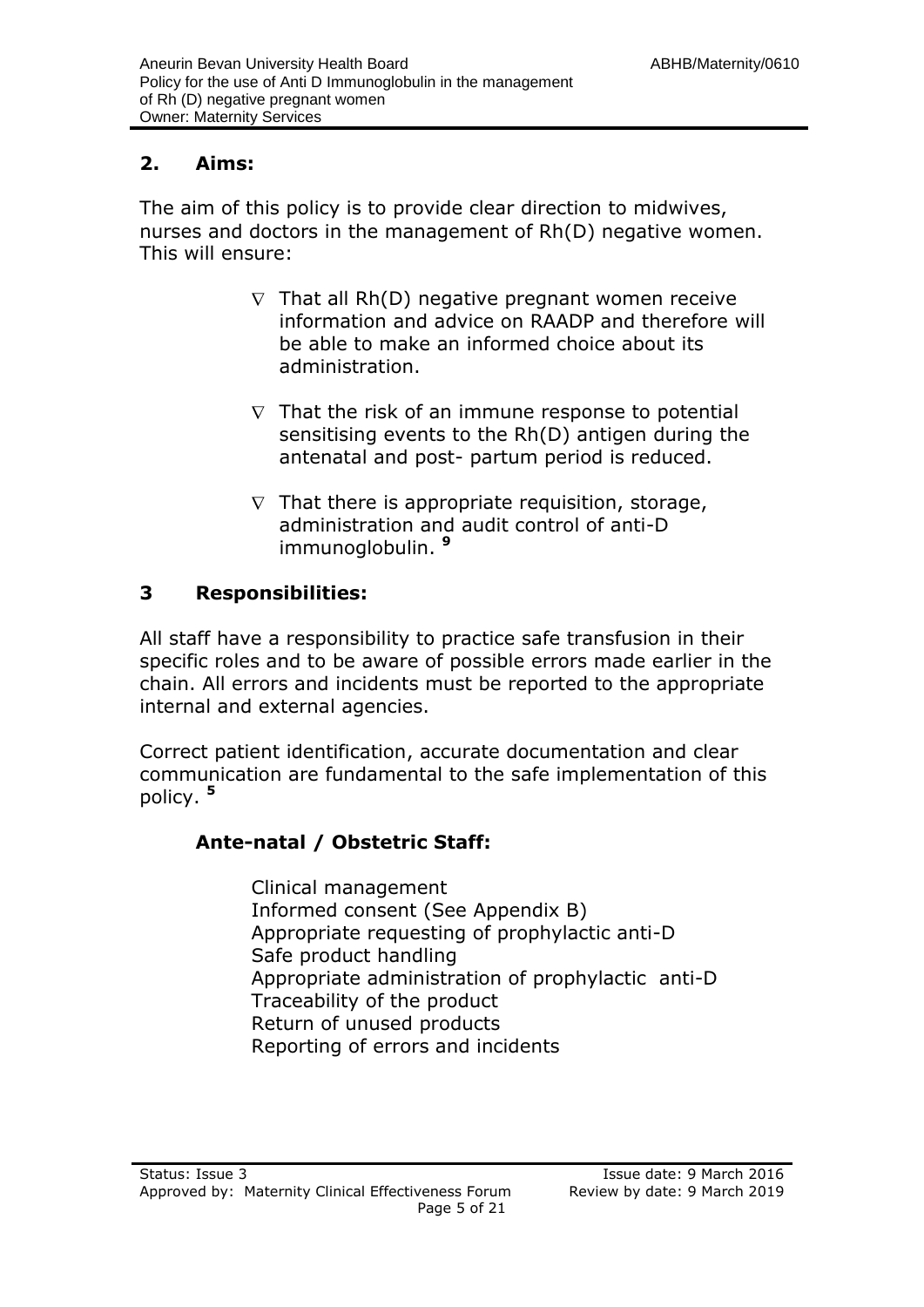#### **Blood Bank staff:**

Product storage and stock control including Recall if necessary. Sample testing and issue of correct dose of prophylactic anti-D Recording of Traceability Recording and notification of errors.

#### **Transfusion Practitioners and Transfusion Link Nurses:**

Training and Incident Investigation

#### **4. THE ADMINISTRATION OF PROPHYLACTIC ANTI-D 2, 3, 6**

#### **A: General principles whenever prophylactic anti-D is administered:**

#### **A1: Contraindications:**

- $\nabla$  Consent not given
- $\nabla$  Previous sensitisation resulting in presence of immune anti-D
- $\nabla$  Allergy to human immunoglobulins or human albumin.
- $\nabla$  Known low IgA.
- **A2:** NB: Anti-D must not be administered intra-muscularly if there is a history or evidence of:

#### **Thrombocytopenia Any other coagulation disorder**

In these cases anti-D should be administered intravenously ensure the manufacturer's instructions are followed.

#### **A3: Interaction with other medicines:**

MMR vaccine may be given with anti-D (Rh0) immunoglobulin injection provided that separate syringes are used and the products are administered into different limbs. If not given simultaneously, MMR should be given 3 months after anti-D (Rh0) immunoglobulin.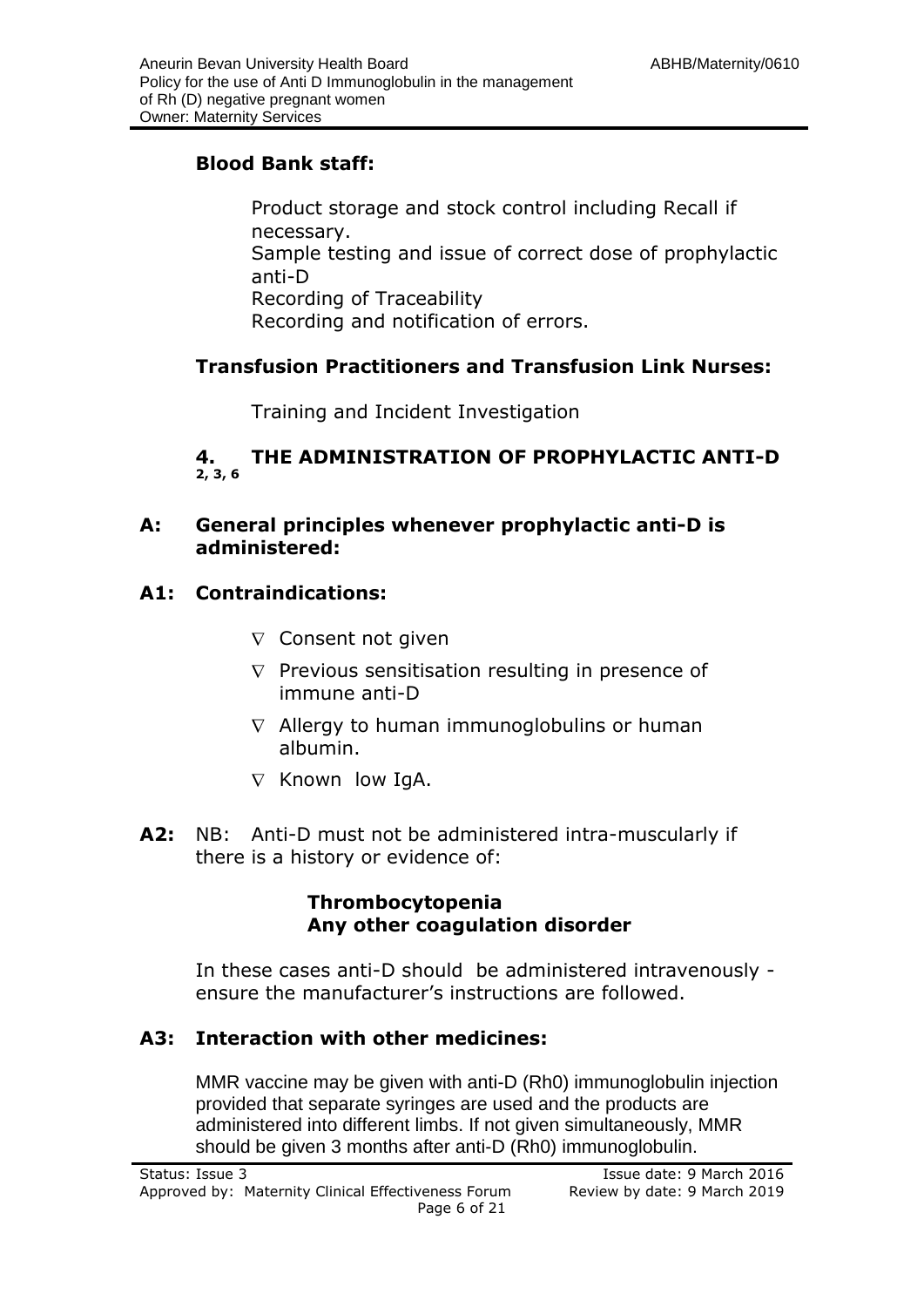If anti-D is given within 2 - 4 weeks of receiving a **live vaccine** such as Yellow Fever, Rubella, BCG or oral Polio, the efficacy of these vaccines may be reduced. **<sup>3</sup>**

#### **A4: Possible Side effects:**

- $\nabla$  Headache
- $\nabla$  Fever (pyrexia)
- $\nabla$  Skin reactions such as a rash and itch
- $\nabla$  A general feeling of unwell (malaise)
- $\nabla$  Pain, soreness or bruising at the injection site

#### **A5: Ommission or late Administration:**

All cases of late or missed administration should be reported and arrangements made by the clinical team for a repeat antibody screen to be taken after 6 months to check for the presence of immune anti-D.

### **A5: Common principles and procedures: 2, 6**

#### **A5.1 Request for anti-D:**

Transfusion request forms and samples must be completed in accordance with the Blood Transfusion Sample Acceptance / Rejection Policy. There is an all Wales Zero tolerance policy for discrepancies in transfusion requests and clinical staff are responsible for performing positive patient identification and accurate labelling of samples.

Mis-labelled requests constitute a breach of best practice and may delay treatment or result in a serious adverse event. (See Section 5. Training p15).

#### **A5.3 Dosing:**

Dosing is assessed routinely by the Kleihauer Acid ElutionTest for sensitising events post 20 weeks gestation. Where a FMH of greater than 4ml is estimated the sample will be referred for Flow Cytometry.

If confirmed a follow-up maternal sample 72 hours after the intramuscular administration of anti-D (48 hours if anti-D is given intravenously) should be tested to assess the removal of fetal cells following a feto-maternal Haemorrhage of >4mL. More anti-D may be necessary if fetal cells remain **<sup>6</sup>**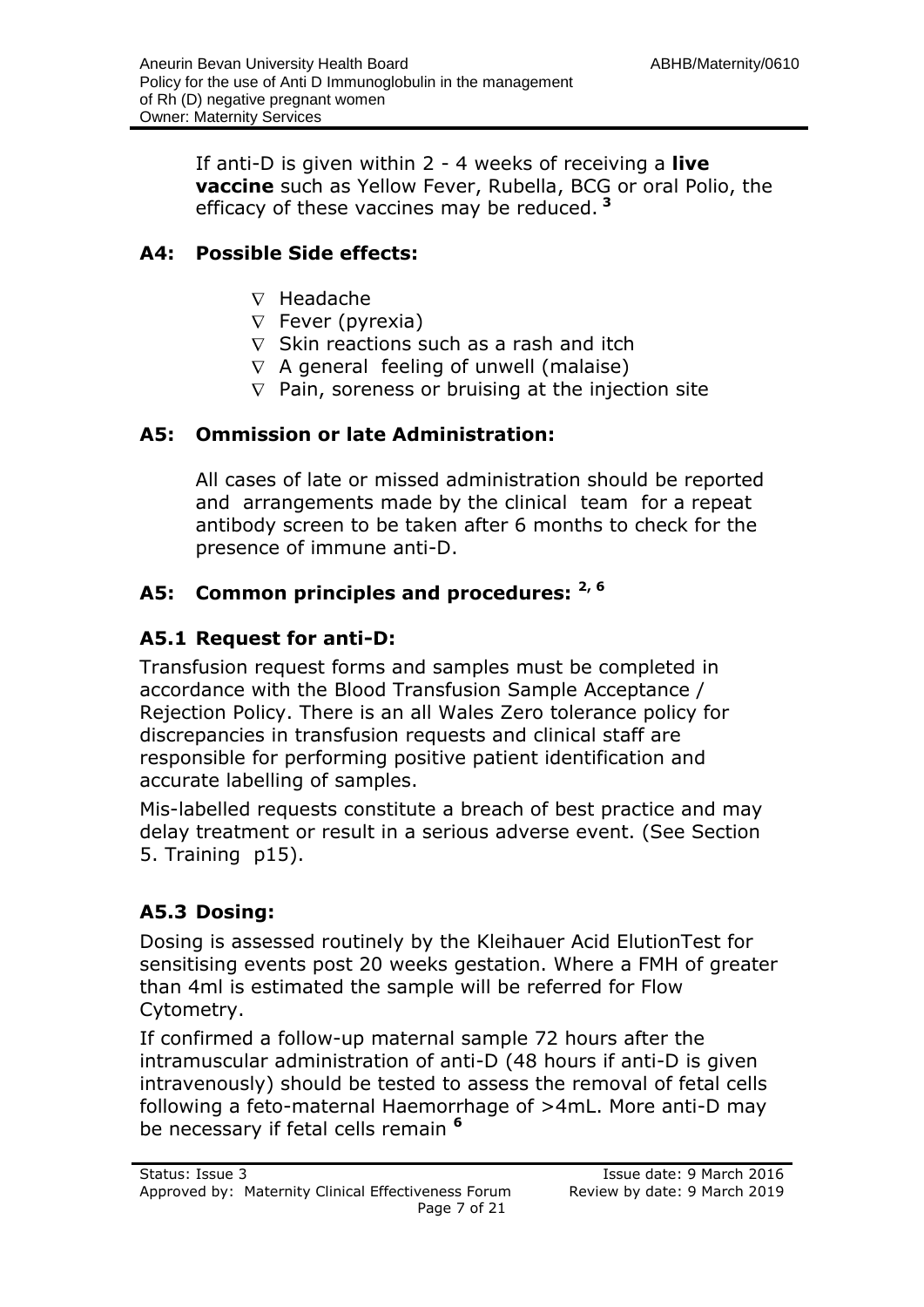#### **A5.2 Deadline for optimum effect:**

The appropriate dose of anti-D should be administered **within 72 hours** of the sensitising event. However, anti-D may be partially effective if given up to 10 days following a sensitising event. **<sup>7</sup>**

RAADP and non-routine anti-D prophylaxis for sensitising events should be viewed as completely separate entities. Anti-D prophylaxis must be considered for all sensitising events either side of the 28 weeks RAADP period. **<sup>2</sup>**

#### **A5.3 Administration:**

Anti-D should always be given in accordance with the manufacturer's instructions and the ABHB policy for the administration of medicines.**<sup>5</sup>** Links to product administration leaflets are given in **Appendix A**.

#### **A5.4 Post administration observation:**

The woman must be observed for signs of an adverse reaction for 20 minutes following the administration of anti-D. All adverse reactions will require medical assessment.

#### **A5.6 Traceability:**

The procedure implemented by the supplying Blood Bank to confirm final fate of the product must be followed. All unused products must be returned to the supplying Blood Bank by the agreed route.

#### **A5.7 Error and Incident Reporting:**

Errors in the storage, issue, collection and administration of prophylactic

anti-D must be appropriately reported in a timely fashion and corrective and preventative actions implemented as deemed necessary following root cause analysis.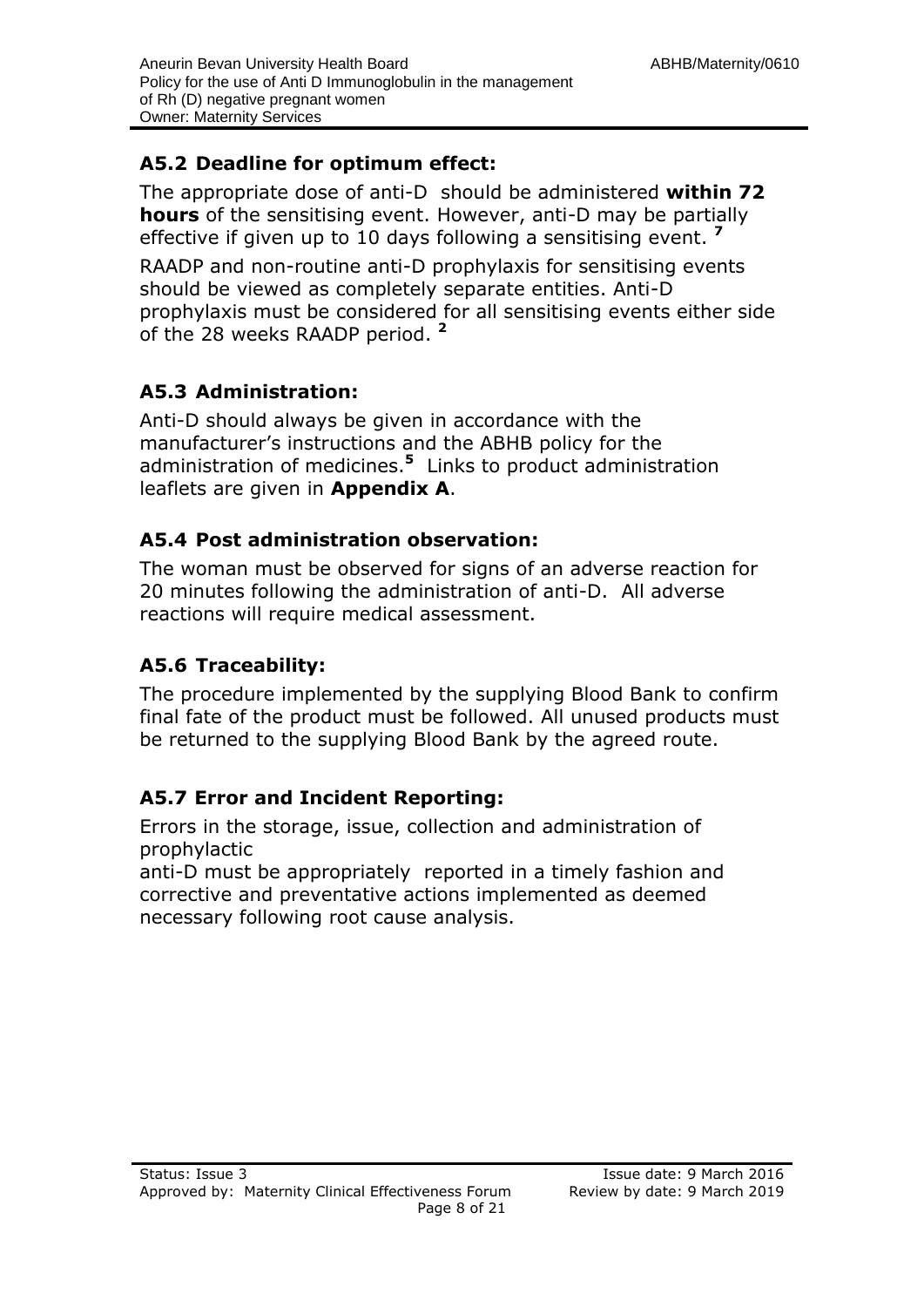#### **B: Routine Antenatal Anti D prophylaxis (RAADP) at 28 weeks 2, 3**

#### NB: This Process starts at booking

The product currently used within ABHB for RAADP is Rhophylac Ig 1500 IU (300 micrograms / 2 ml), solution for injection in pre-filled syringe.

B1 It is recommended that RAADP is offered to all non-sensitised pregnant women who are Rh(D) negative.

#### **At Booking:**

B2 Blood should be taken at booking for ABO Blood Group, Rh(D) status and antibody screen.

B3 Women will be informed, via letter, of their ABO and Rh(D) status.

This usually happens within 15 working days of their sample being taken.

- B4 If a woman is Rh(D) negative she will be sent information on RAADP and a clinic appointment for an anti-D clinic at 28 weeks gestation. Written information should be given in the woman's first language where ever possible.
- B5 All Rh(D) negative women will receive verbal and written information to enable them to make an informed choice about treatment.
- B6 Rh(D) negative women who do not wish to have anti-D prophylaxis administered must have their wish respected. A record of the discussion with the woman should be made in the woman's hand held records and hospital obstetric notes.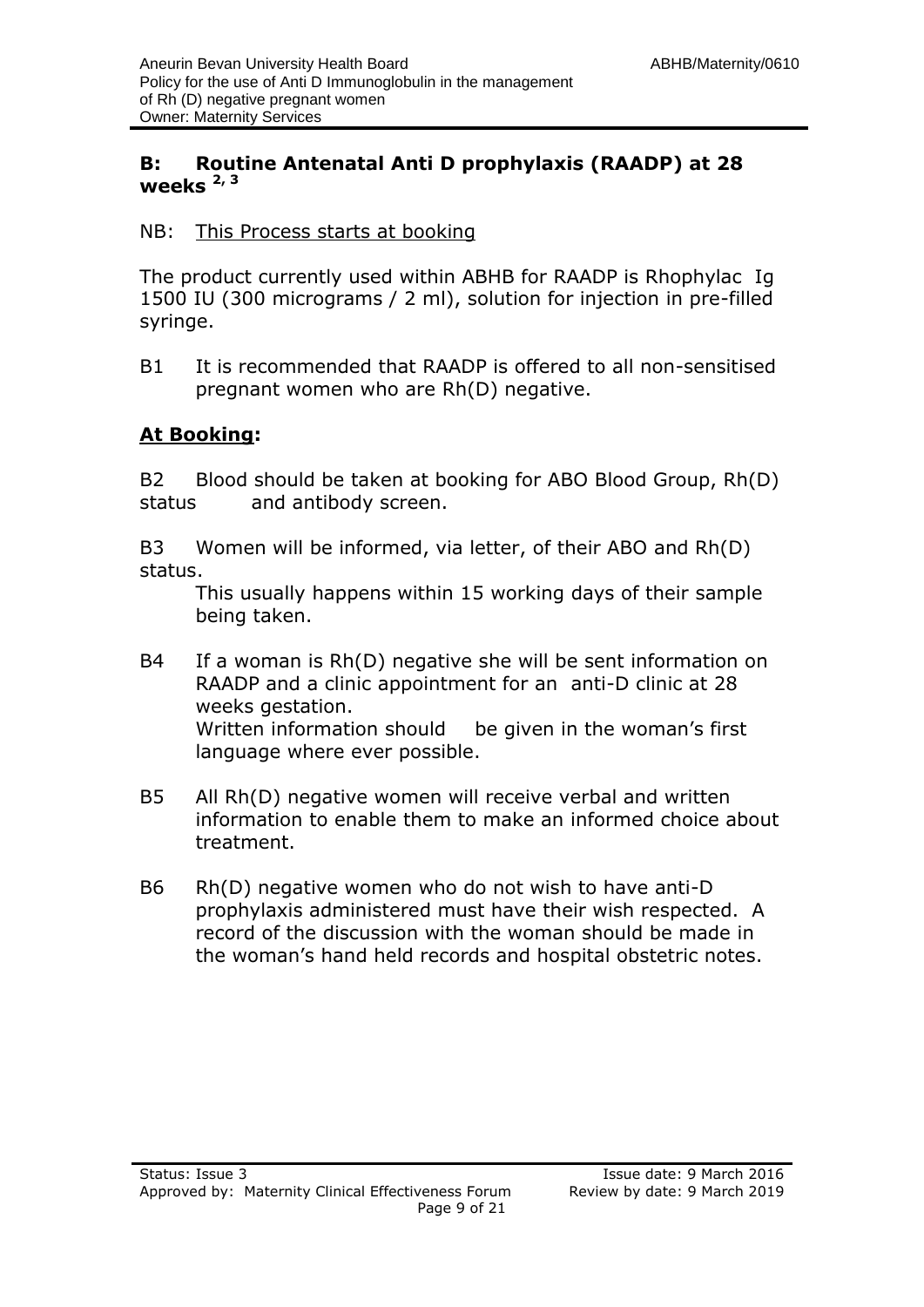#### **At 28 weeks:**

**B7** Anti-D must be requested on an individual named patient basis from blood bank by a written request at least 24 hours before the woman is due for her 28 week appointment.

N.B: If the anti-D clinic is held on a Monday, then all requests must be received by Friday of the previous week for delivery of anti-D on Monday morning. Bank Holidays must also be taken into account.

**B8** At 28 weeks the midwife should verbally discuss the benefits and risks of RAADP with the woman. If she agrees to have RAADP then a consent form must be signed (see **Appendix B**)

If a woman decides not to have RAADP then a note of this and the discussion had must be made in the woman's hand held notes and hospital obstetric notes.

**B9** Blood must be taken for full blood count (FBC) and a Group and Antibody Screen at least **ONE WEEK BEFORE BY THE COMMUNITY MIDWIFE BEFORE the anti-D injection is administered**.

This is to check for the presence of immune anti-D due to a silent or undisclosed sensitising event.

It is important to indicate on the blood bank request form whether the woman has already received anti-D earlier in the pregnancy and when.

- **B10** RAADP should still be offered to all Rh(D) negative pregnant women who have received anti-D earlier in pregnancy. Please contact the Blood Bank for further information if required.
- **B11** A 1500 IU dose will be supplied by the Blood Bank on a named patient basis. A Traceability Tag with the woman's details and anti-D batch number will be attached.
- **B12** When delivered to the clinic area Anti-D must be kept at room temperature. **Do not store in the clinic fridge.**
- **B13** The anti-D should be given by deep intra-muscular route. If patients BMI are 30 or less then route is im into thigh if BMI over 30 then must be given into the deltoid. **Please refer to contra-indications in section 8**
- **B14** The woman must remain in the clinic for 20 minutes post injection to observe for signs of adverse effects.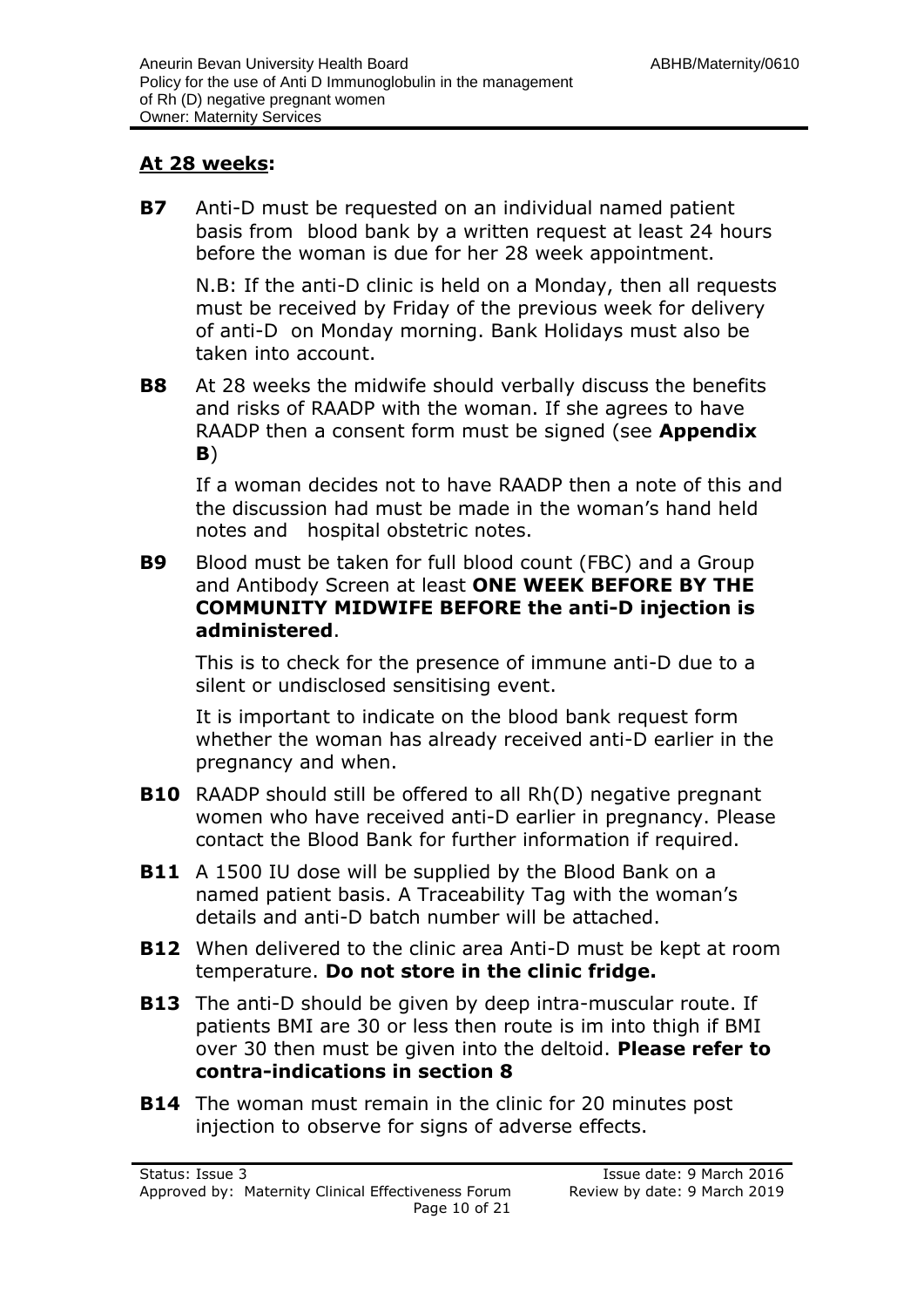- **B15** A record of administration must be documented in the all Wales maternity notes, the drug chart and PROTOS.
- **B16** The Traceability Record must be completed and returned to the supplying Blood Bank by the agreed route.
- **B17** If the woman does not attend clinic then the anti-D must be returned to Bank as soon as possible and within 24 hours.
- **B18** Women who fail to keep their 28 week appointment will be reappointed for a second invite. Depending on gestation:

1500 IU should be offered up to 36 weeks gestation.

500 IU should be offered over 36 weeks gestation.

This protects late bookers, transfers, or women who may have DNA.

**B19** For women who have transferred into ABHB and have commenced a two dose regime that some other Health Boards and NHS Trusts use:

Give 1500 IU of anti D at the time the second dose was due on the two dose regime - this is usually at 34 weeks.

**NB: RADDP does NOT exclude the need for additional prophylactic Anti-D to cover subsequent sensitising events regardless of the time interval since previous administration.<sup>2</sup>**

#### **C Non-routine Antenatal Anti-D Prophylaxis (AADP) 2, 6**

These procedures apply where sensitising events occur during different stages of pregnancy.

### **C1 AADP before 12+0 weeks gestation:**

Standard dose is 500 International units (IU) currently supplied as D-Gam Ig 500IU. A Kleihauer Screen is not required if gestation is less than 20 weeks.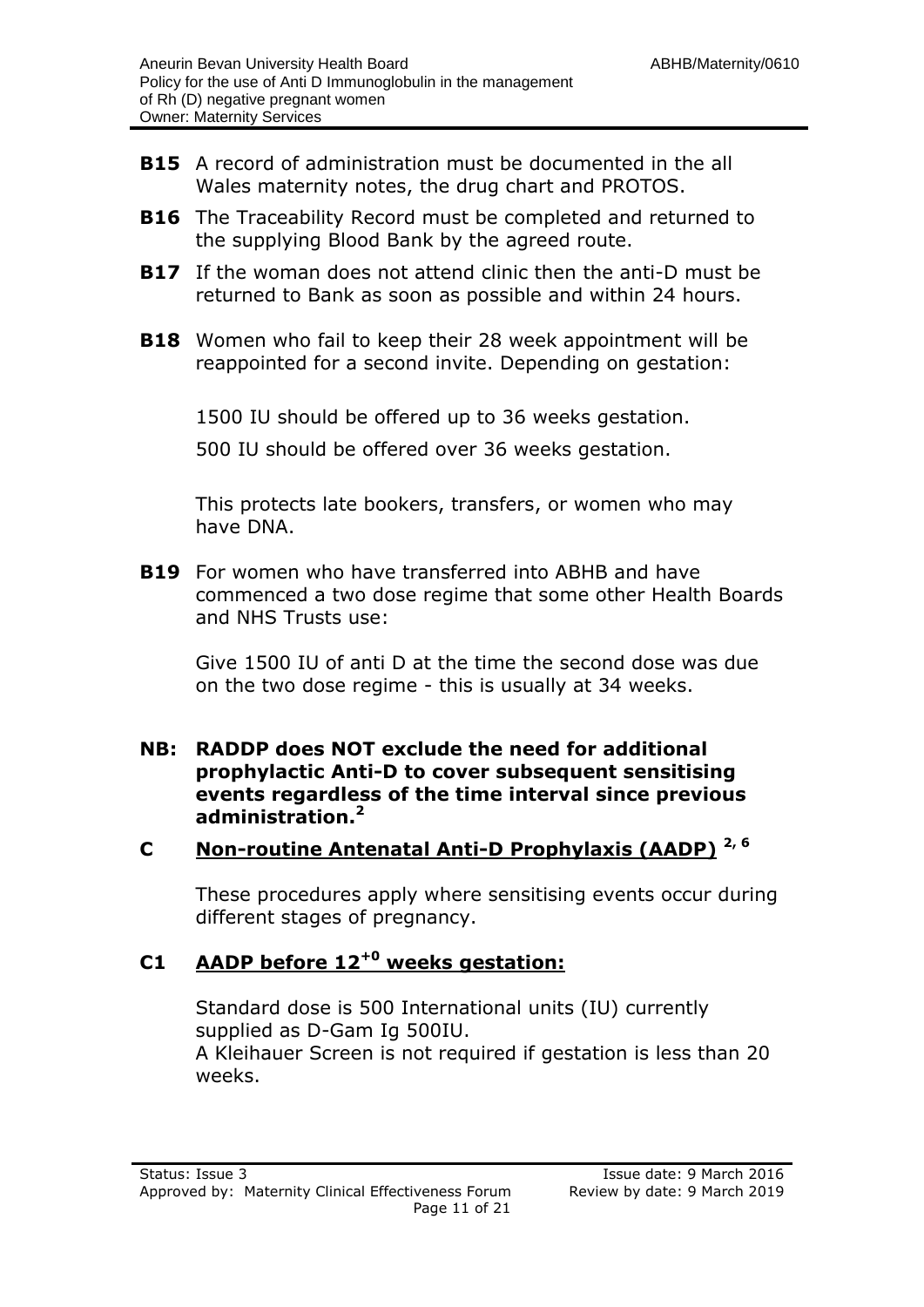#### **C1.1 Therapeutic termination of pregnancy**

Anti D Ig should be given to all Rh D negative women having a therapeutic termination of pregnancy, whether by surgical or medical methods and regardless of gestational age.

#### **C1.2.Miscarriage**

Anti D is not required for spontaneous miscarriage before  $12^{+0}$ weeks of gestation, provided there is no instrumentation of the uterus.

#### **Anti-D should only be given to RhD negative women before 12+0 weeks gestation if the pregnancy has been terminated by surgical evacuation of the uterus.**

Gynae staff must liaise with ANC so that 28 week Anti D clinic OPA can be cancelled preventing unnecessary stress caused to patient by clinic contact.

#### **C1.3.Threatened Miscarriage**

Evidence that women are sensitised after uterine bleeding in the first 12 weeks of pregnancy where the fetus is viable and the pregnancy continues is scant<sup>2</sup> although there are rare examples<sup>3</sup>, administration of anti D Ig is therefore not recommended in these cases.

**Anti-D Ig may be considered prudent** in Rh(D) negative women if there is heavy or repeated bleeding or associated abdominal pain as gestation approaches  $12^{+0}$  weeks. However, the period of gestation should be confirmed by ultrasound in these circumstances.

#### **C1.4. Ectopic pregnancy**

Anti D Ig should be given to all Rh(D) negative women who have an ectopic pregnancy, regardless of management.

#### **C2 AADP after 12 weeks and before 20 weeks gestation: 2, 6**

Standard dose is 500IU. The product currently used in ABUHB is D-Gam lg 500 IU.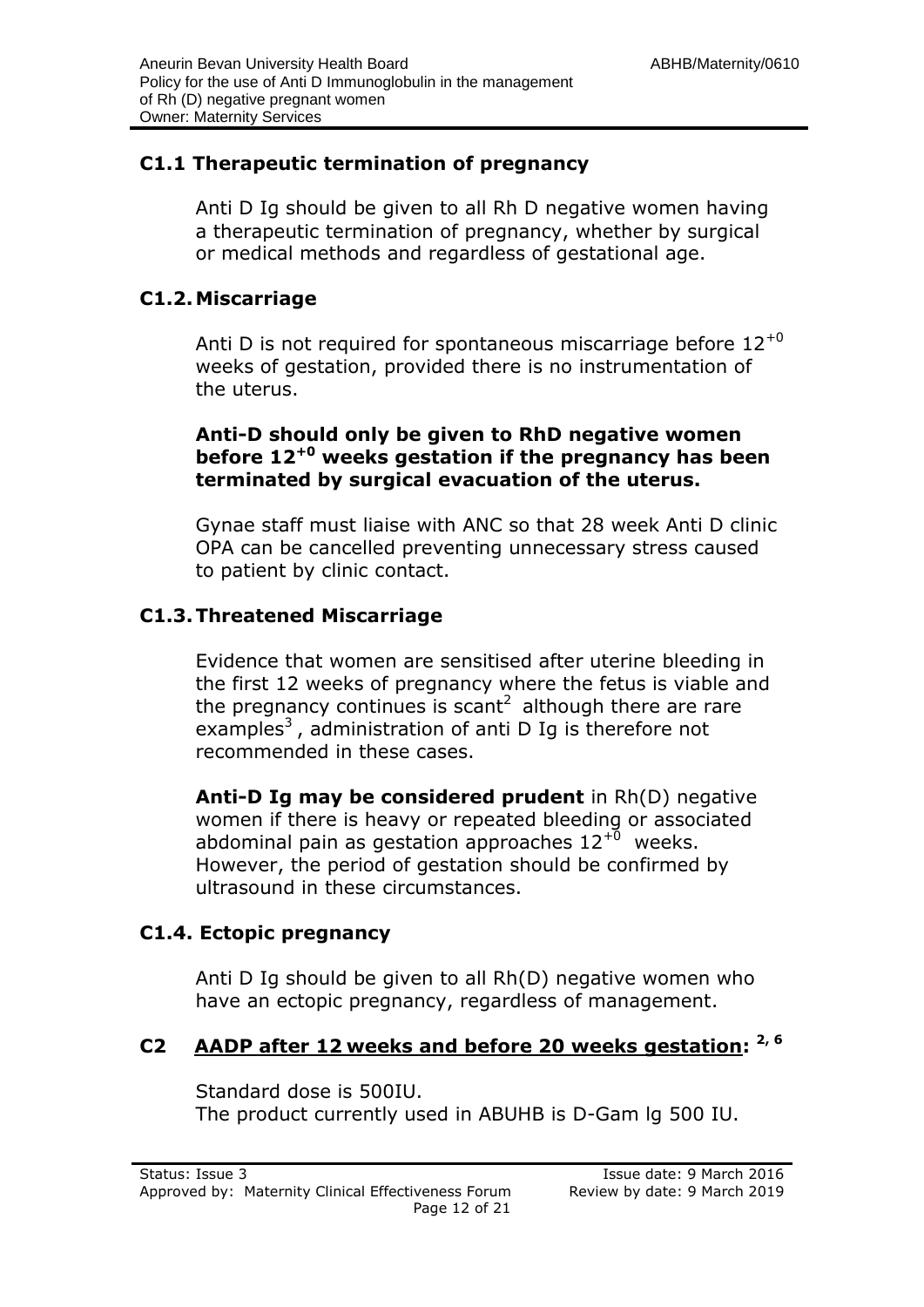A Kleihauer Screen is not required if gestation is less than 20 weeks.

#### **C2.1 Indications:** The following are potentially sensitising events:

Spontaneous complete or incomplete miscarriage

Threatened miscarriage:

Ectopic pregnancy

Therapeutic termination (surgical or medical) of pregnancy

Invasive procedures: chorion villus sampling, amniocentesis, cordocentesis and intrauterine transfusion

Vaginal bleeding and antepartum haemorrhage

Trauma to the abdomen (direct/indirect, sharp/blunt, open/closed)

Other intrauterine procedures (insertion of shunts, embryo reduction and laser)

Fetal death

**A woman in whom bleeding continues intermittently after 12 weeks of gestation should be given 500 IU anti D Ig at 6 weekly intervals.**

#### **C3 AADP after 20 weeks gestation: 2, 6**

Minimum (Standard) dose is 500 IU anti D Ig The product currently used in ABHB is D-Gam lg 500 IU.

A Kleihauer Screen is required for gestations of 20 weeks or greater.

The Blood Bank will advise the appropriate dose in the report. This is based on 125 IU anti-D being effective for a FMH of 1 ml red cells.

#### **C3.1 Indications: As for C2.1 above.**

#### **D. Post-delivery Anti-D Prophylaxis: 2, 6**

Minimum (Standard Dose is 500 IU anti-D Ig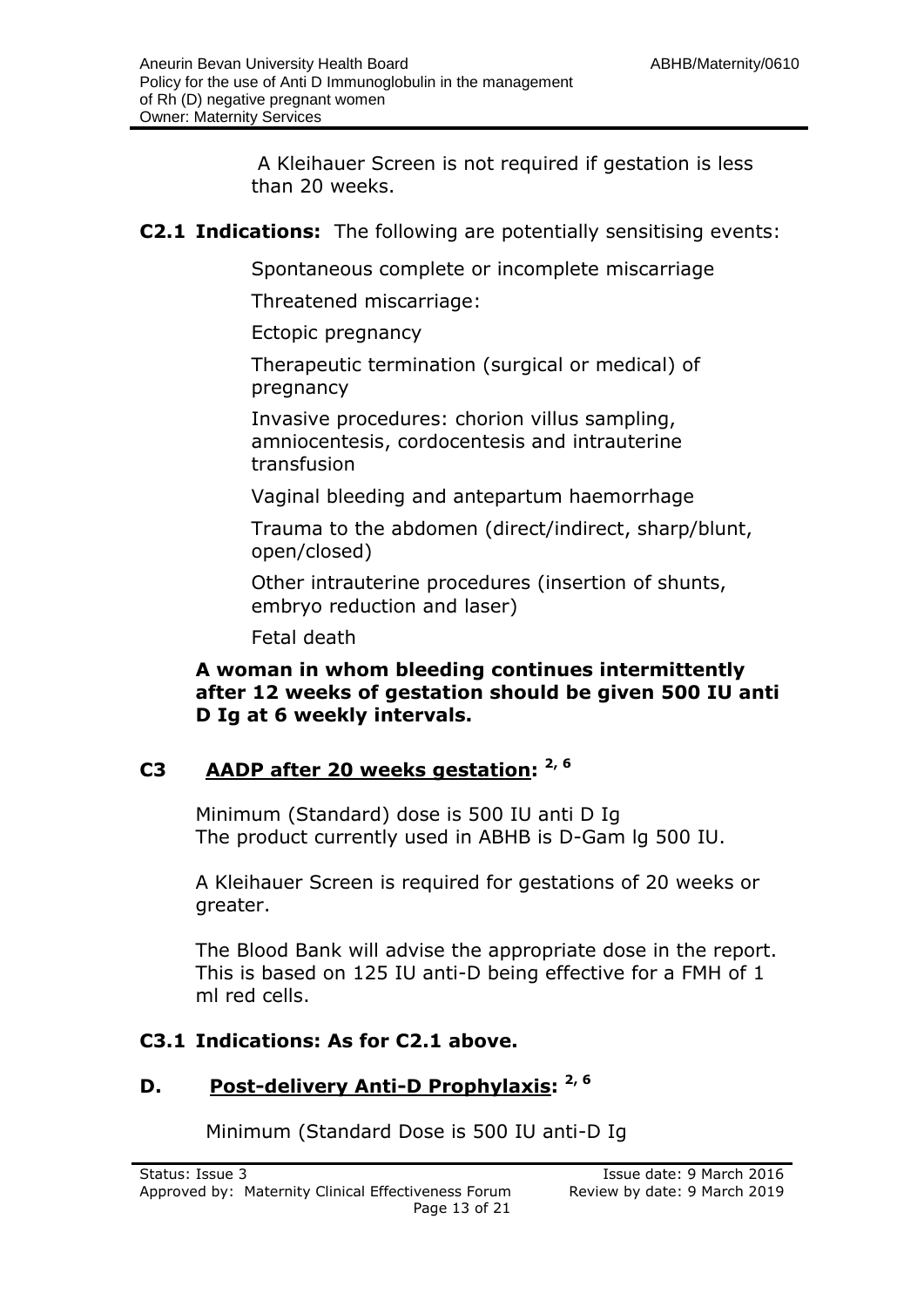The product currently used in ABHB is D-Gam lg 500 IU.

#### **D1 Cord and Maternal samples are required.**

- **D2** Following delivery, a cord blood sample should be taken from the baby of a Rh(D) negative woman to establish the ABO and Rh(D) group. The sample should be taken with a syringe and needle from an umbilical cord blood vessel wherever possible.
- **D3** If cord blood is unavailable, then consideration should be given to obtaining another sample for blood grouping. **If this is not possible, then it should be assumed that the baby is Rh(D) positive for the purposes of FMH determination, and administration of anti-D immunoglobulin prophylaxis.**
- **D4** The maternal sample must be collected 30-45 minutes after delivery.
- **D5** Strict adherence to the **ABHB Blood Transfusion Sample Acceptance /Rejection Policy <sup>10</sup>** is required for Maternal and Cord samples. The samples must be handwritten and clearly marked as Maternal or Cord.
- **D6** Where a registration number is available for the newborn it must be used on the request form and sample. If it is not available the fields must be left blank - **do not use the mother's number on the cord/baby's request form or sample.**

The identifiers required for both mother and cord or mother and baby sample are:

 $\nabla$ 

- $\nabla$
- $\nabla$
- $\nabla$

#### **Maternal Cord (Infant)**

First name First name Last name Last Name Date of birth Date of birth First line of the address First line of address

 $\nabla$ Hospital number or NHS number whichever is available

In the absence of a baby's forename the sample must be clearly labelled with the words '**infant SURNAME** '**female infant SURNAME '** or '**male infant SURNAME '**.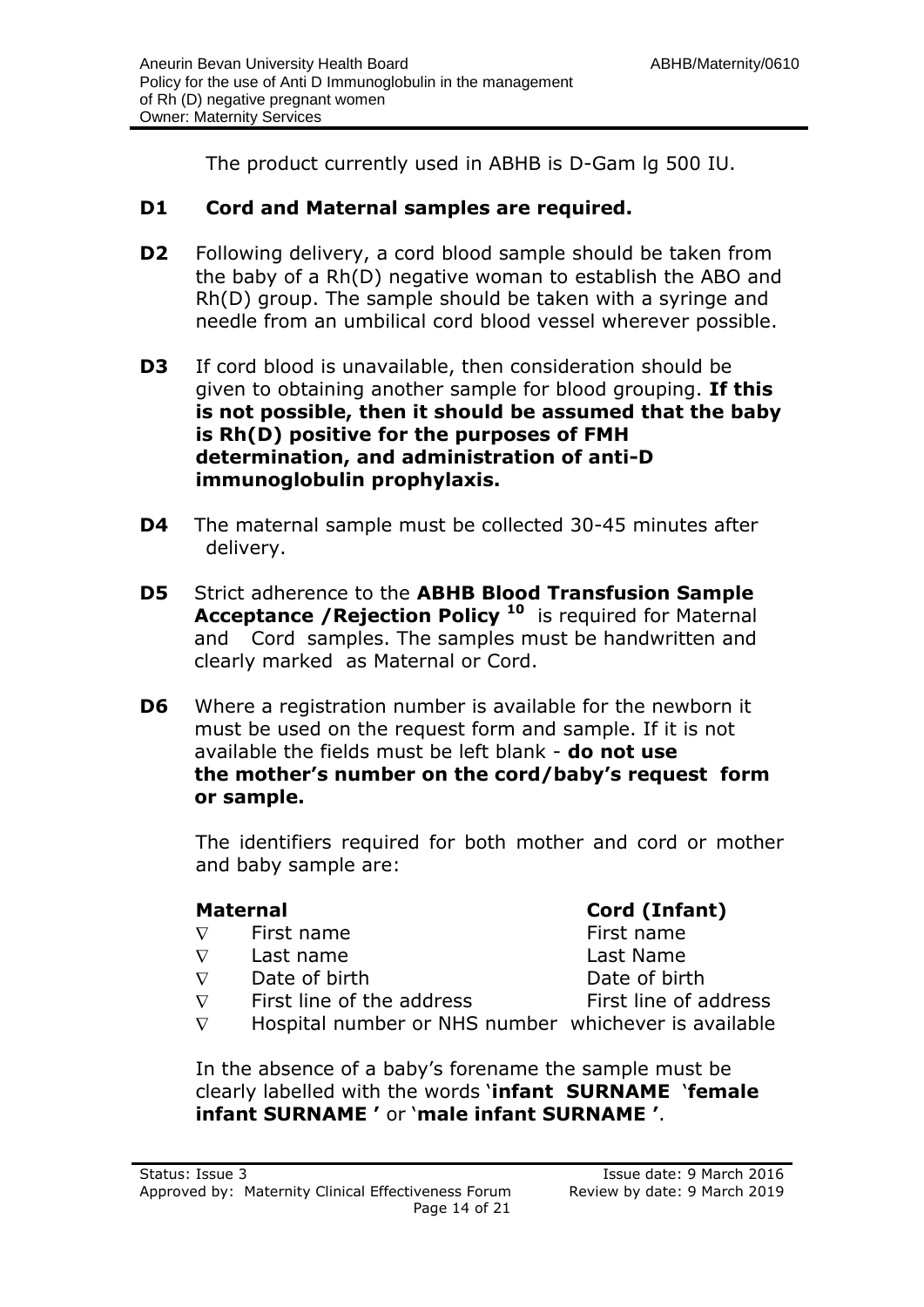**The date of birth on the sample must be that of the baby** and not the mother. **<sup>10</sup>**

**D7** If the baby is confirmed as being Rh(D) positive at least 500 IU of anti-D is recommended to be administered to the mother.

500 Ig of anti-D will cover up to 4 mls of feto-maternal haemorrhage; however, depending on the result of the Kleihauer Screen, additional doses may be required.

If the delivery is by caesarean section and the patient has had autologous blood via intra operative cell salvage they should be given 1500IU and then additional anti-D if indicated by the Kleihauer result.

All anti-D must be administered within 72 for optimum protection

**D8** If a sample cannot be obtained from the infant or the mother refuses to have a sample collected from the infant, then it should be assumed that the infant is Rh(D) Positive and the mother offered anti-D at the dose indicated by the Kleihauer screen. **<sup>8</sup>**

The Clinician in charge of the patient MUST provide counselling before a decision is taken by the patient to have anti-D without an infant group as she is being offered a product of human origin which she may not require.

The Clinician must document this discussion and consent in the hospital obstetric notes. If the woman also refuses anti-D lg at this point, this must also be documented in the hospital obstetric notes

**D9 If anti-D is not administered within the 72 hour time period a dose given within 10 days may offer some protection and therefore must be offered. <sup>7</sup>**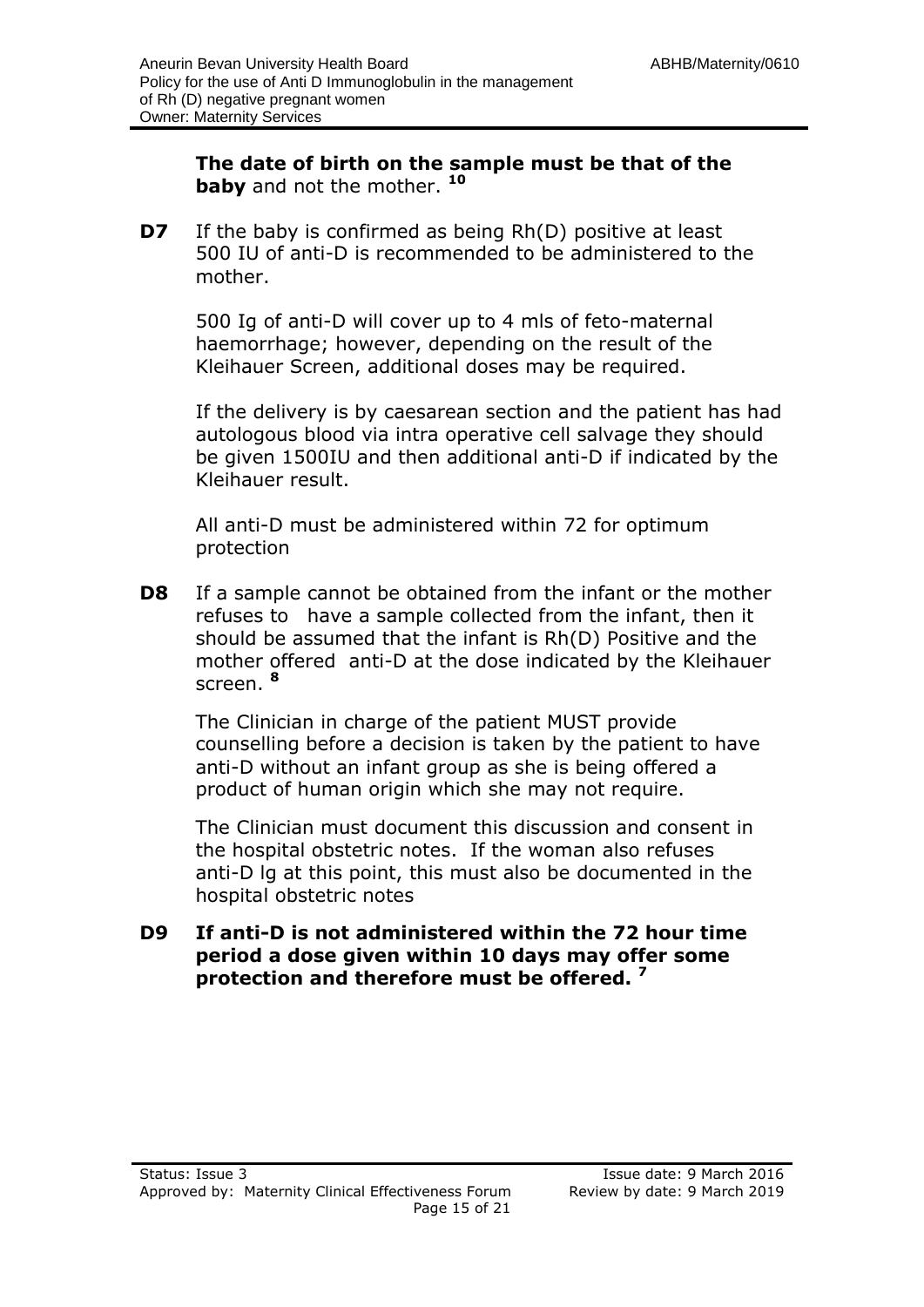#### **5 Training:**

Initial training will be provided by Rhophylac on each main site (NHH, RGH, YYF) prior to the introduction of RAADP.

Safe transfusion and anti-D administration theory sessions are provided by the transfusion practitioners or a blood transfusion link nurse.

Anaphylaxis training must be undertaken and kept up to date by those involved running the Ant D clinics.

These sessions are available to book on the ABHB intranet and updates are then adequate by accessing on line learning.

Records for the training will be held by the transfusion practitioners and also by the midwifery leads.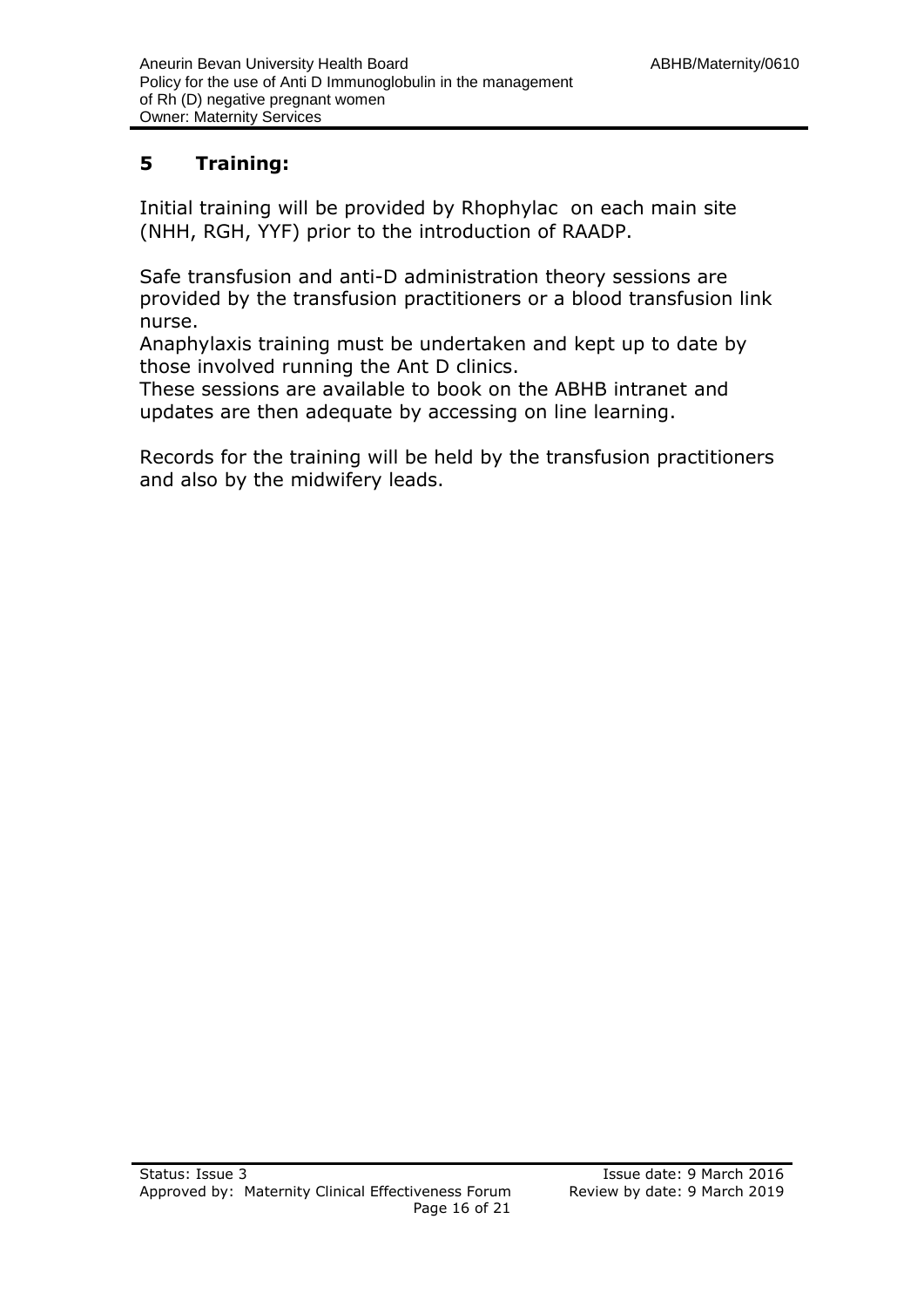#### **6 References:**

- 1 Mollinson PL, Engelfriet CP, Contreras M. Haemolytic disease of the fetus and the newborn. In: Mollinson PL, editor. *Blood transfusion in clinical medicine*. 10<sup>th</sup> edition. Oxford: Blackwell Scientific
- **2** RCOG (2011). Royal College of Obstetricians and Gynaecologists. *Use of Anti D Immunoglobulin for Rhesus Prophylaxis.*
- **3** NICE 2008: National Institute for Health and Clinical Excellence. *Routine ante-natal anti-D prophylaxis for woman who are rhesus D negative* (TA156). London:
- 4. BCSH; 2006: British Committee for Standards in Haematology, Blood Transfusion Task Force. *The specification and use of Information Technology (IT) systems in Blood Transfusion Practice.*
- 5. Blood Component Transfusion Policy: ABHB / Clinical / 0048
- 6. BCSH; 2006: Working Party of the British Committee for Standards in Haematology, Transfusion Taskforce.. *Guidelines for the use of prophylactic anti-D immunoglobulin*. London:
- **7.** SHOT Annual Report, 2010. *Available at:* [http://www.shotuk.org/wp-content/uploads/2011/07/SHOT-2010-](http://www.shotuk.org/wp-content/uploads/2011/07/SHOT-2010-Report1.pdf) [Report1.pdf](http://www.shotuk.org/wp-content/uploads/2011/07/SHOT-2010-Report1.pdf)
- **8.** BCSH; 2009: Working Party of the British Committee for Standards in Haematology, Transfusion Taskforce. *Guidelines for the Estimation of Fetomaternal Haemorrhage*. London:
- **9.** The European Parliament and the Council of the European Union. Directive 2002/98/EC of the European Parliament and of the Council of 27 January 2003 setting standards of quality and safety for the collection, testing, processing, storage and distribution of human blood and blood components and amending Directive 2001/83/EC. Official Journal of the European Union 2003;46:30-40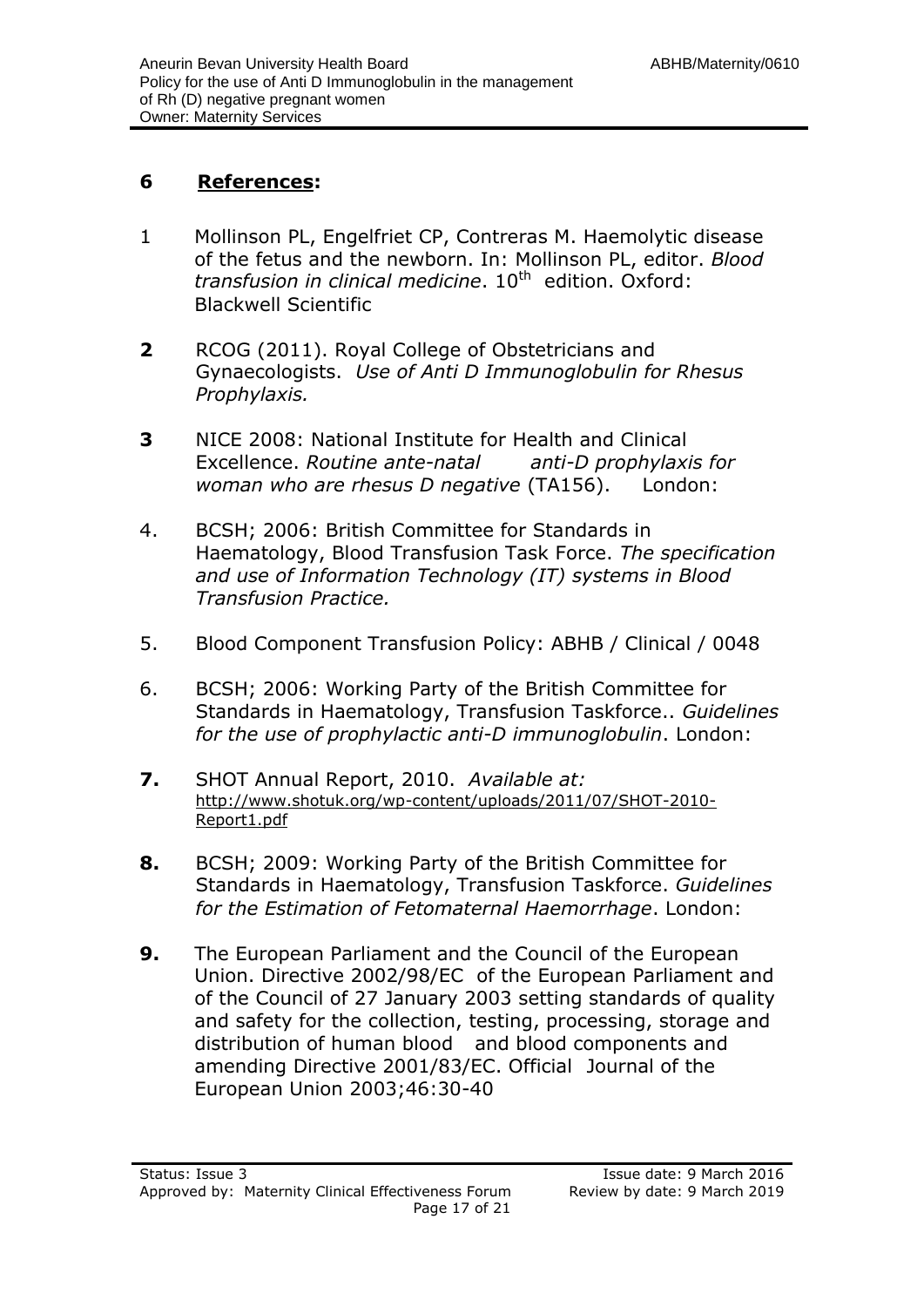**10.** ABHB Blood Transfusion Sample Acceptance / Rejection Policy: ABHB/Clinical/0269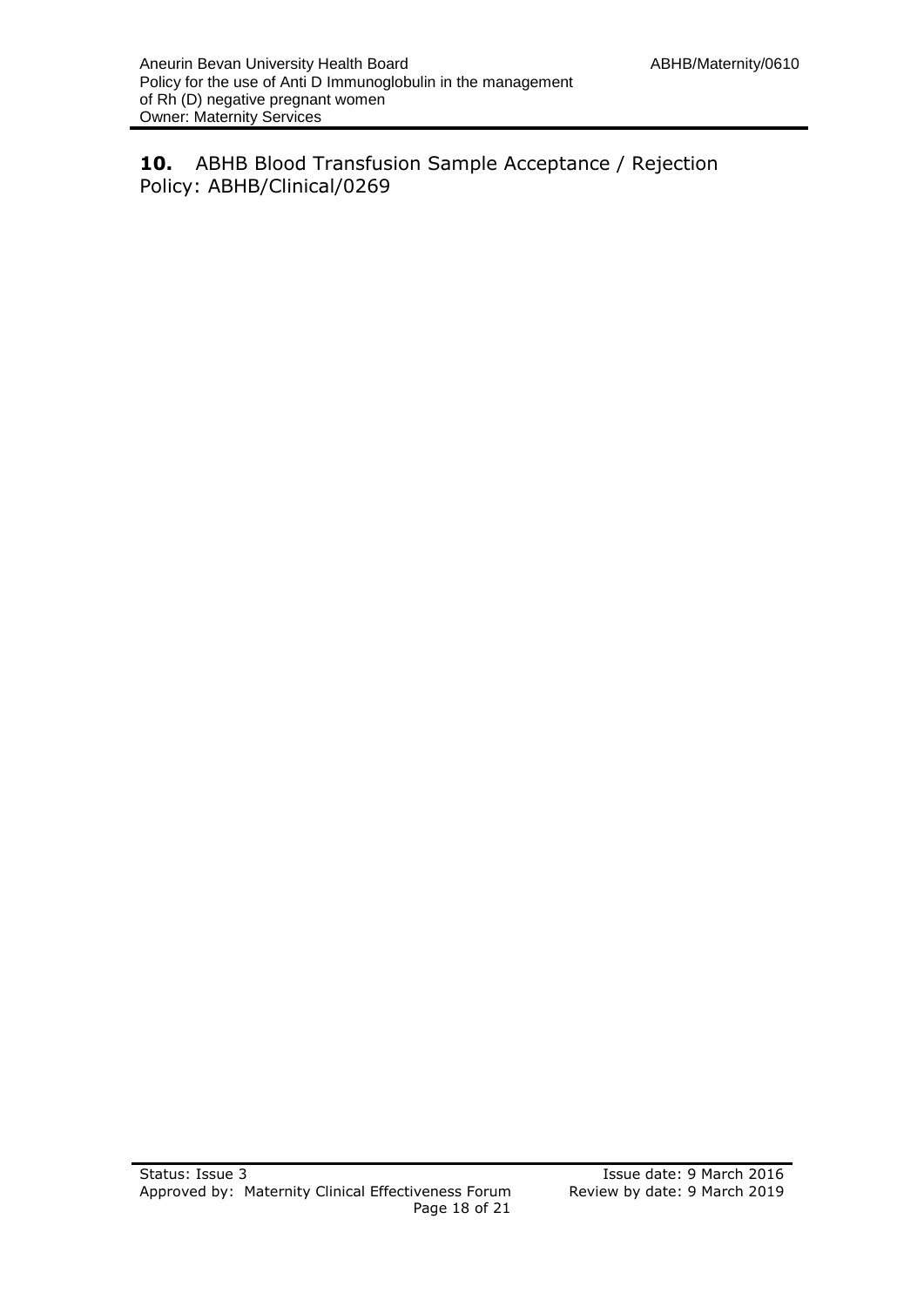#### **7 Appendices:**

#### **Appendix A:**

#### **Administration of medicines leaflet links**

#### **D gam anti-D:**

[http://www.medicines.org.uk/emc/medicine/14629/PIL/D-](http://www.medicines.org.uk/emc/medicine/14629/PIL/D-GAM+Human+Anti-D+Immunoglobulin/)[GAM+Human+Anti-D+Immunoglobulin/](http://www.medicines.org.uk/emc/medicine/14629/PIL/D-GAM+Human+Anti-D+Immunoglobulin/)

#### **Rhophylac anti-D:**

[http://www.medicines.org.uk/emc/medicine/12087/SPC/Rhophylac](http://www.medicines.org.uk/emc/medicine/12087/SPC/Rhophylac+300+(1500+IU)/) [+300+\(1500+IU\)/](http://www.medicines.org.uk/emc/medicine/12087/SPC/Rhophylac+300+(1500+IU)/)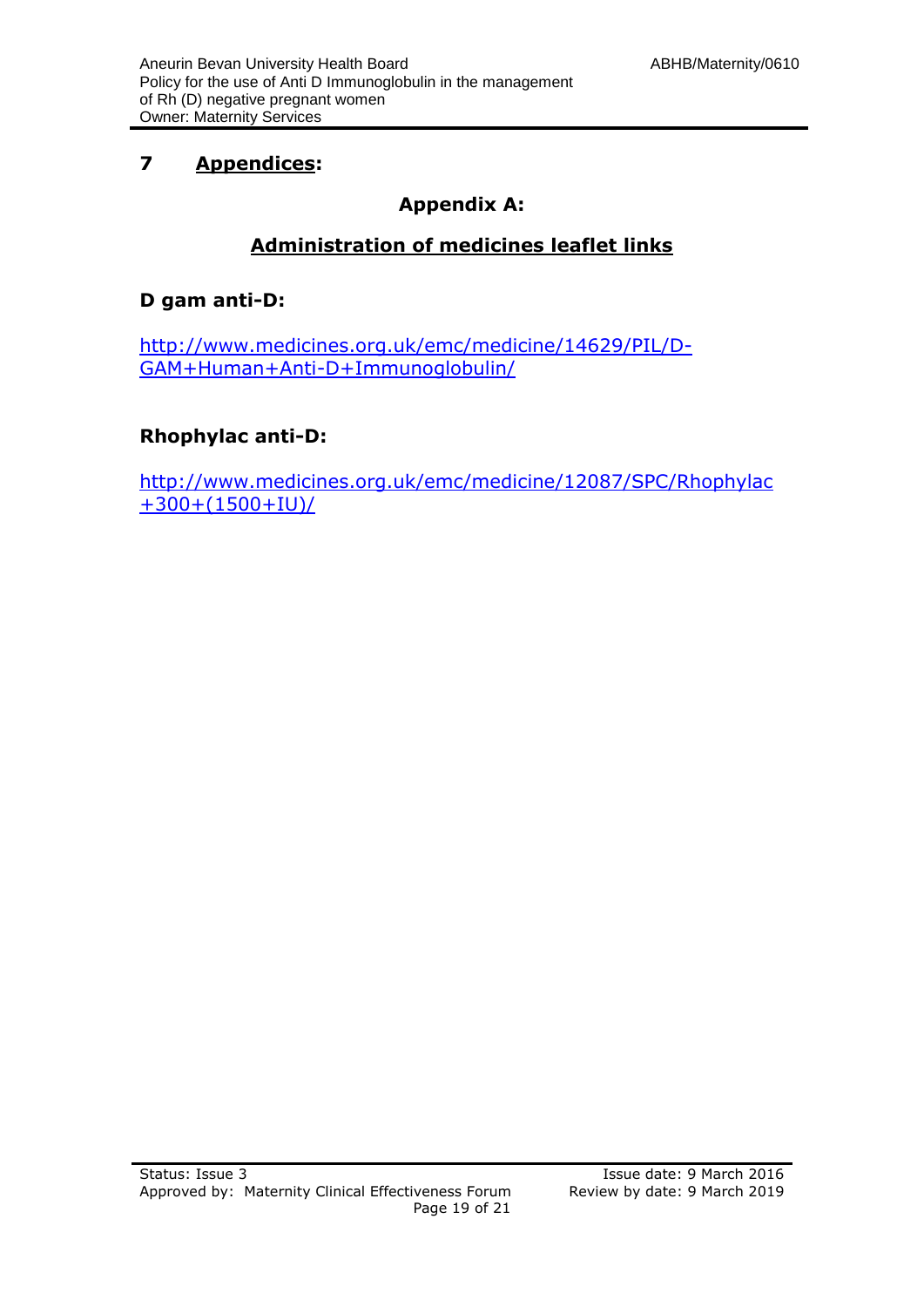#### **Appendix B ANTI D CONSENT FORM**

Your blood test shows that your blood group is Rhesus negative. This is not uncommon as about 15% of women have Rhesus negative blood group.

Approximately 5-10% of pregnant mothers who are Rhesus negative are found to have antibodies to Rhesus Positive blood cells after the first pregnancy. These antibodies could affect the next baby.

The condition is called Rhesus haemolytic disease. It can be mild or severe and if severe it can seriously affect your next baby.

Fortunately this condition is now very rare as a result of giving women like you an injection called anti D human gamma globulin. This is made from human plasma. All plasma products are prepared under strict control and all donors are tested for known infections. However the risk of infection by certain germs cannot be totally ruled out and some may not have been discovered.

The risk of infection from the product is very small and advantages of having the injection are huge. Anti D has been used safely and successfully since 1969 and its use had transformed the pregnancy of Rhesus negative mothers from a complicated one into a safe one. Medical Opinion Universally advises you to have the injection.

If you would like to know more about Haemolytic disease or anti D please ask your midwife or doctor before signing this consent form.

I wish to have an injection of anti D gamma globulin

| : Please circle Yes No |  |
|------------------------|--|
|                        |  |
|                        |  |
|                        |  |
|                        |  |

Please place this consent form into patient's case notes.